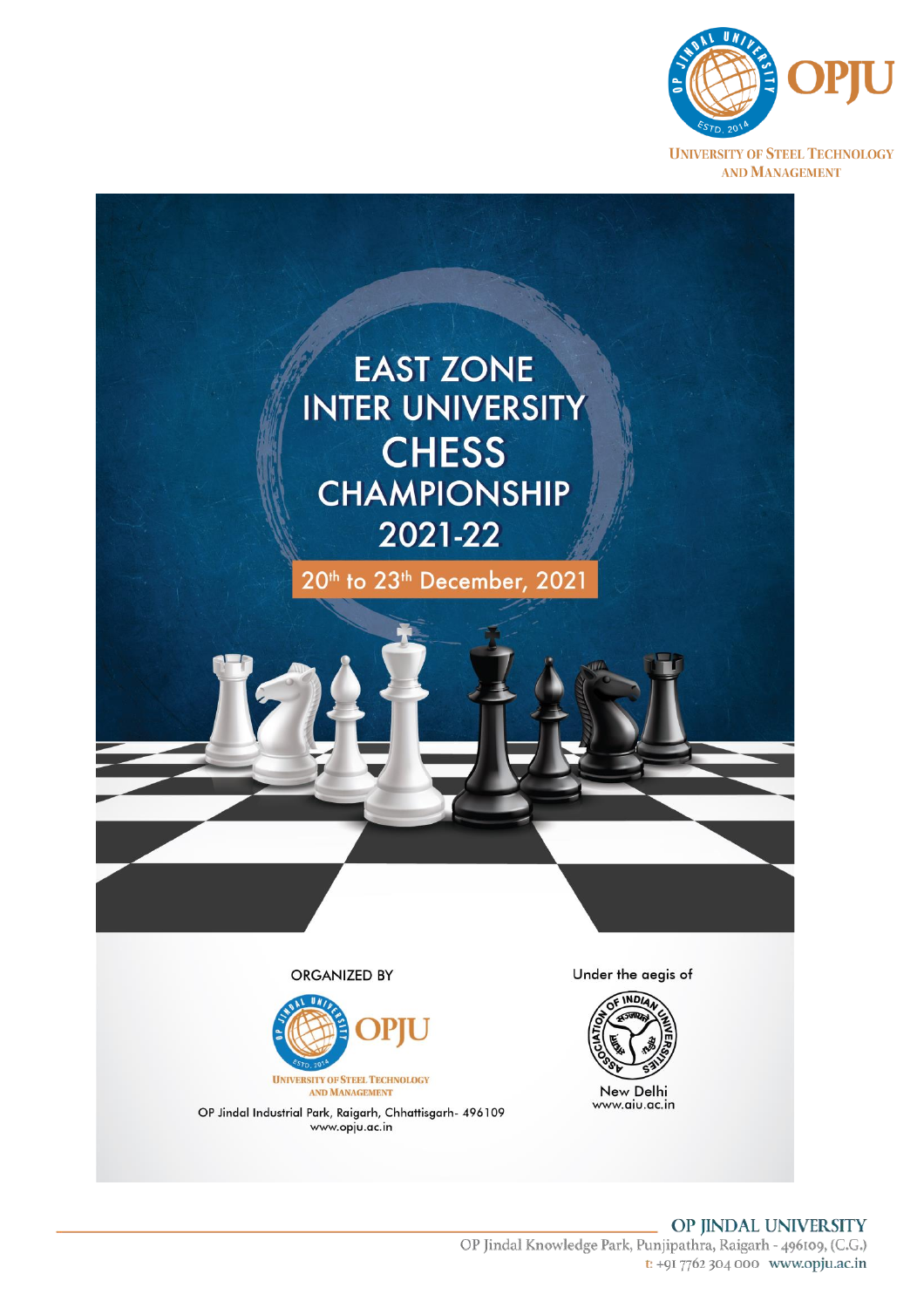

### **About OP Jindal University**

O P Jindal University Founded by the Jindal Education and Welfare Society, OP Jindal University (OPJU) was set up to bring high quality education to its students based on a world class curriculum, the latest teaching methodology and committed faculty members. The multidisciplinary university aims to develop young professionals and future leaders who will not only power growth and development in the state, but also make a mark globally. At the core of the university's philosophy and approach lies the belief that students learn best when exposed to real world situations and when nurtured through enriching interactions with practitioners and professors. We at OPJU believe that every student has innate potential that can be unlocked through quality teaching and mentorship.

Raigarh is well known for its 'Kosa' or Tasar, a kind of fine silk created by the silkworm feeding on mulberry fruit. Most of the public buildings in Raigarh were built by Seth Kirodimal and afterwards made part of a charitable trust.

OP Jindal University is located at Punjipathra, Raigarh in Chhattisgarh. The University is well connected with roads, railways and airways. OP Jindal University, Raigarh is located 30 km (Approx.) away from the Raigarh Railway Station.

### **Venue of The Championship-**

The East Zone Inter University Chess Championship is scheduled from **20th December to 23rd December 2021** at O P Jindal University, Punjipathra Raigarh Campus.

## **Eligibility Rules**

- Only a bonafide, full time student, who is enrolled for a course in the University, which is of a minimum duration of one academic year, and whose examination is conducted by the University, shall be eligible to participate in the Inter- University Championship.
- Not more than 7 years have elapsed since a student passed the examination qualifying him/ her for first admission to a university or college affiliated to a University.
- Students, who are less than 25 years of age as on 1st July 2021 are eligible to participate in AIU tournament.
- A student employed on full time basis shall not be eligible to participate.
- A student shall not be allowed to represent more than one University during a single academic year.
- Provisional admission to a courses or University shall not make the student eligible to represent the University.
- In case of a student migrating from one University to another, his/her migration case will be considered eligible only after his/her admission in the new University is regularized and he/she is admitted as a bonafide student by new University.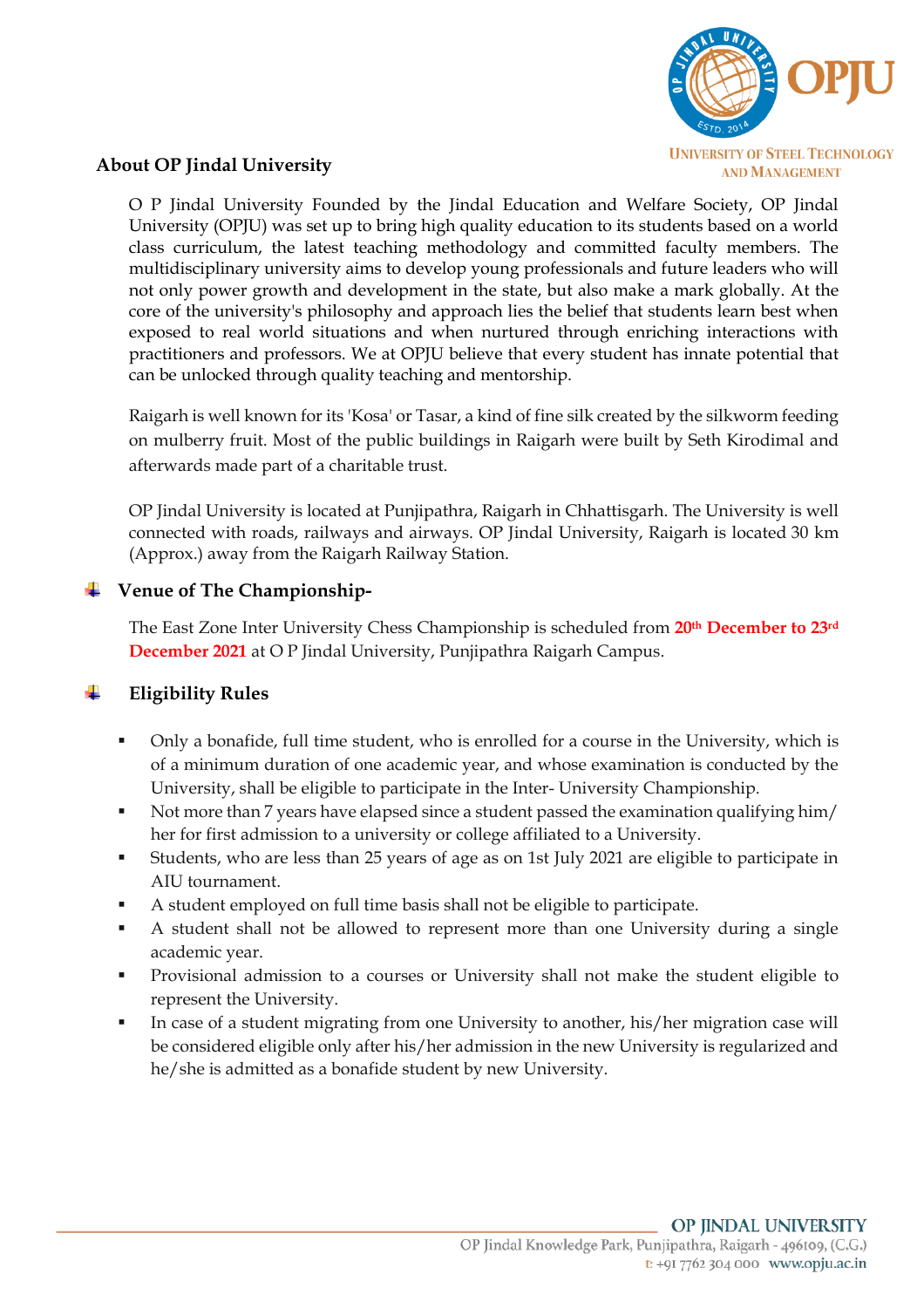

#### ÷ **Covid Guide Line :-**

- RTPCR report not more than 72 hours of all the participants, coaches and manager.
- Covid double Vaccination certificate. (Mandatory for all)
- Wearing of mass is mandatory.
- Frequently use of sanitizer.
- Maintain a proper Social Distance

## **Accommodation**

Accommodation will be provided by the OPJU to the players and Team Manager(s)/ Coach at the OPJU Campus.

The teams are advised to bring one set blanket and bed sheet (as per covid guide line), mosquito coil and all out etc. The participants are advised to bring their own lock and keys to protect their equipment. OPJU will not be responsible for the loss of any belonging/equipment of the participating team.

#### ÷ **Registration**

The participating University/Institution will have to register their team by filling up the eligibility form (four Copy). A team may consist of six (6) players (4+2 Participants).

## **Eligibility form**

The eligibility form is duly signed by the authority.

**Officiating Fee**: The officiating fee as per AIU amounting Rs.2500/- (per team (M/W) (Rupees Two thousand five hundred only)

#### **Caution Money:-** ÷

A sum of Rs. 2000/- (Rupees two thousand only) Caution money has to be deposited by each team at the time of arrival/Registration for any damage/loss of the OPJU property caused by any team member, appropriate amount shall be charged and deducted from the caution money.

#### ÷ **Fooding: -**

Fooding will be provided by the OPJU on Chargeable basis.

#### ÷ **Meeting: -**

A general meeting with Coach, Mangers and Official's is schedule on 19th Dec 2021 at 5.00 PM in OPJU Multipurpose Hall regarding discussion of rules & regulation, matches and opening & closing ceremony.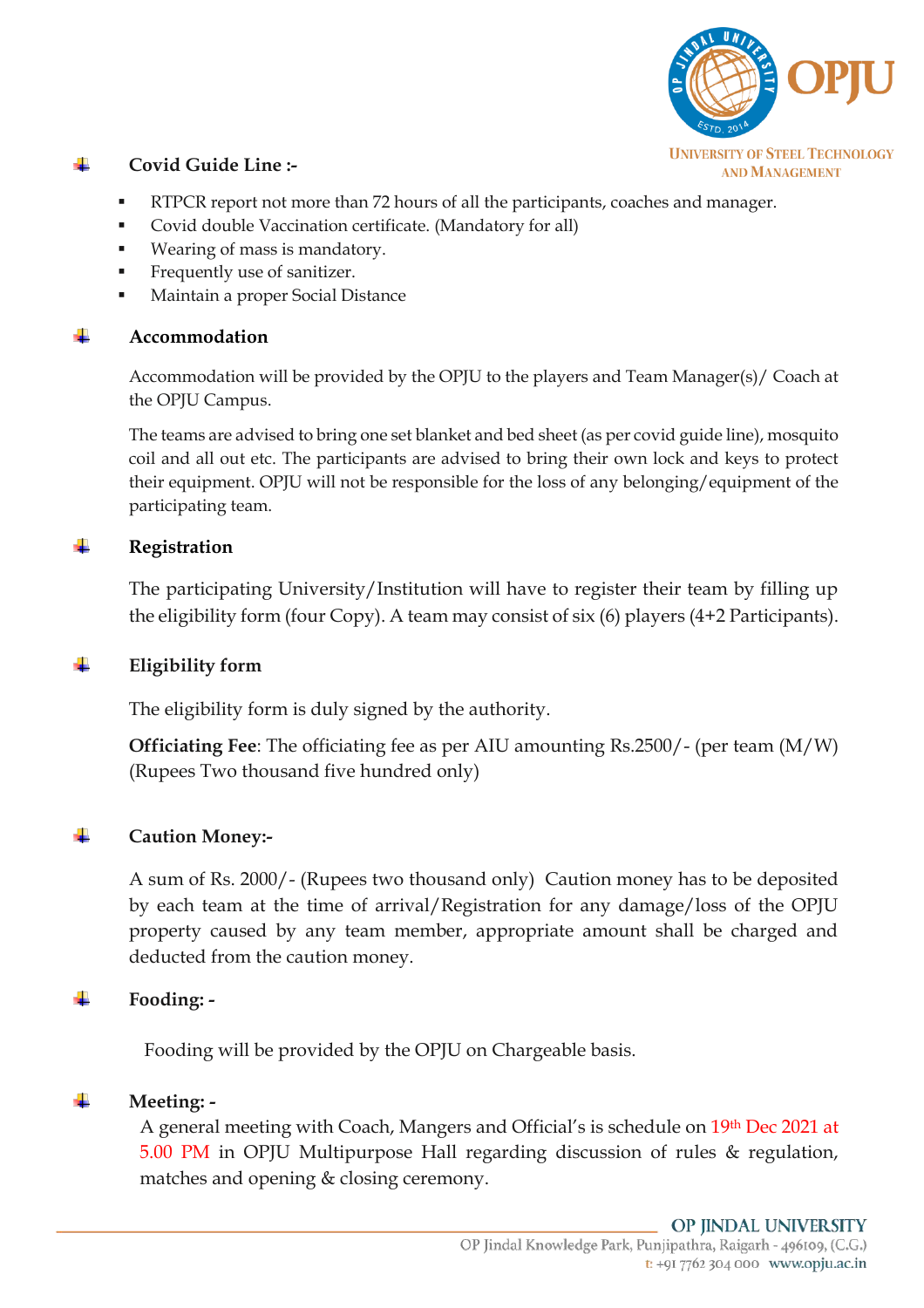

# $\frac{1}{2}$  **Travel Plan**

Participating Universities are requested to send their travel plan through mail sports@opju.ac.in and WhatsApp (7879610288) on and before 15 December.

# $\text{Location}$

O P Jindal University is approx. 30 km away from Raigarh Railway Station/City.

# **General Information**

- All the participating teams are requested to bring two **flags** of their University / Institution. One flag will have to be submitted at the registration desk.
- **•** Team Manager(s)/Coach are entirely responsible for their players to maintain discipline during the championship and their stay at OPJU.
- The participating University/institution will have to pay officiating fee at time of their match.
- Decision of the tournament committee, officials and observer on all matters relating to the tournament shall be final and binding.
- The last date to confirm your University team participation and withdrawal, if any, is on or before 5th December 2021.
- The fixture of the tournament will be announced/circulated after 5<sup>th</sup> December 2021. The fixture will be prepared only for the duly registered teams. The teams will not be allowed to participate on account of late registration/arrival.
- The members of a team will have to bring the photocopies of the following documents duly attested, to be submitted at the registration desk:
- Original ID cards (with photo) issued by their respective university/institute
- Current year University/Institute fee receipt (for players only)
- Copy of X and XII mark sheet/certificate (for players only).
- Players must be carry any one of the original and valid photo identification proof issued by the Government Aadhar Card/Voter Id/Pan Card & Driving licensee.

 **Please note receipt of submission of registration fee of current year to AIU, duly attested by the Head of University/Institution.** 

For any query, you may contact-

**(Dr Amit Kumar Paras) (Ms. Komal Sharma) Organizing Secretary Organizing Committee Member** East Zone Chess Championship. Mobile : 919907664744 **7879610288**